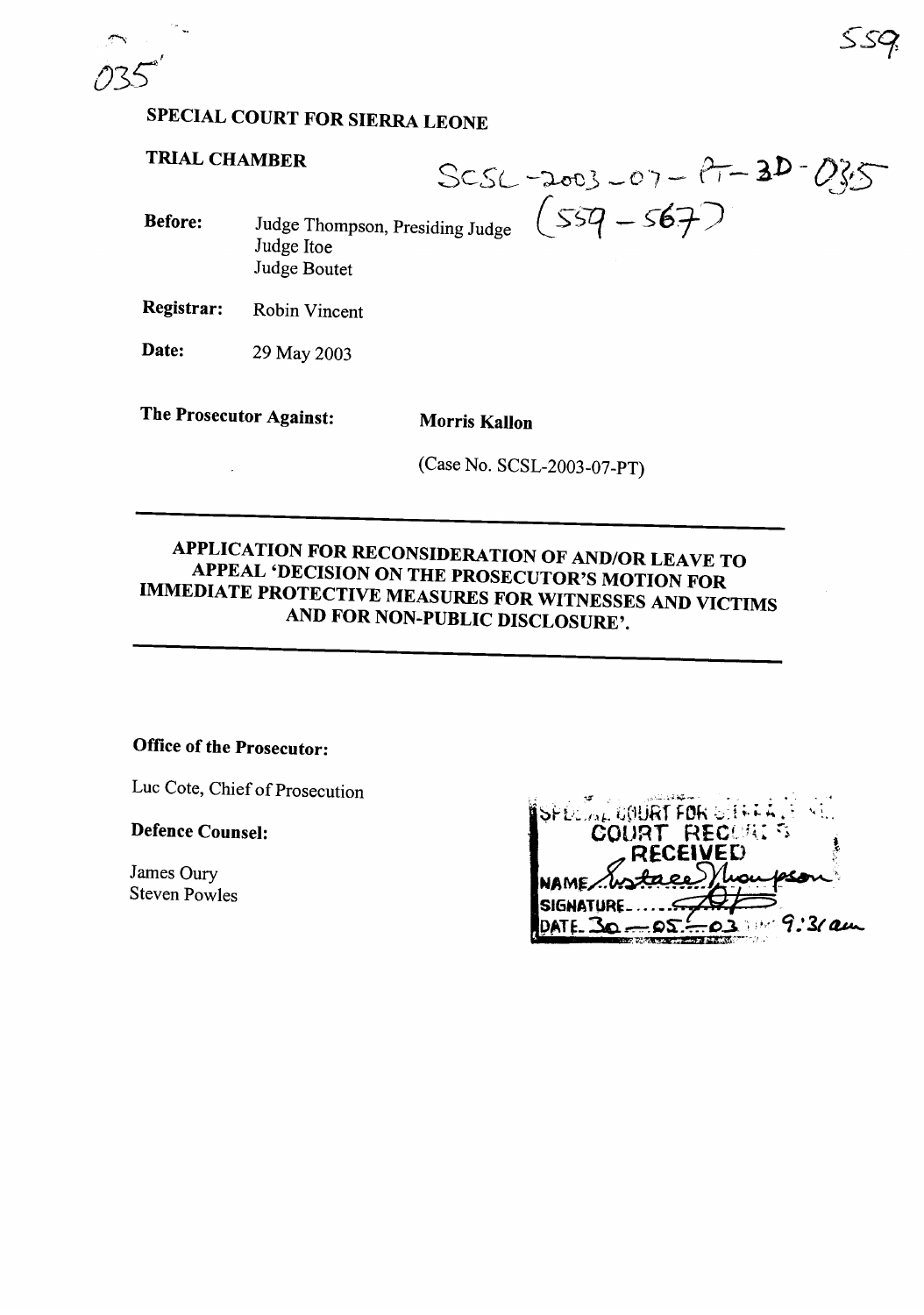- 1. This application is filed on behalf of Mr Kallon on the basis that His Honour Judge Bankole Thompson, as the Presiding Judge of the Trial Chamber who issued 'Decision on the Prosecution's Motion for Immediate Protective Measures for Witnesses and Victims and for Non-Public Disclosure' (the "Decision") on 23 May 2003, is still *functus officio* in this matter and accordingly at liberty to reconsider the said Decision and issue a variation of the Orders made.
- 2. In the alternative, it is respectfully requested that this application be read as an application to the Trial Chamber pursuant to Rule 73(B) for leave to appeal the said Decision on the basis that, for the reasons set out below, it would be in the interest of a fair and expeditious trial.

#### **Variation** of Order

- 3. It is a common feature of most domestic jurisdictions that a judge is still *functus officio* in relation to any decision made and may, during a reasonable time frame, issue a variation of the decision.
- 4. It is requested that the Decision be reconsidered for the following reasons. James Oury and Steven Powles were provisionally assigned as lead counsel and co-counsel respectively to Mr Kallon on 1 May 2003. It follows that at the time of the Prosecution Motion for 'Immediate Protective Measures for Victims and Witnesses and for Non-Public Disclosure' filed 7 April 2003, Mr KaHon's counsel were not instructed in this matter. To avoid delays the Defence Office filed a response to the Prosecution Motion on behalf of Mr Kallon on 23 April 2003. In their Response the Defence Office stipulated that the Defence Office filed the Response on behalf of Mr Kallon "without prejudice to the position that might be taken by their assigned counsel once such counsel is assigned" (para 3).
- 5. The Prosecution filed a reply on 29 April 2003, and asserted that once Defence Counsel were assigned to Mr KaHon, no opportunity should be given to respond to the Prosecution Motion (para 28). The propriety of the Defence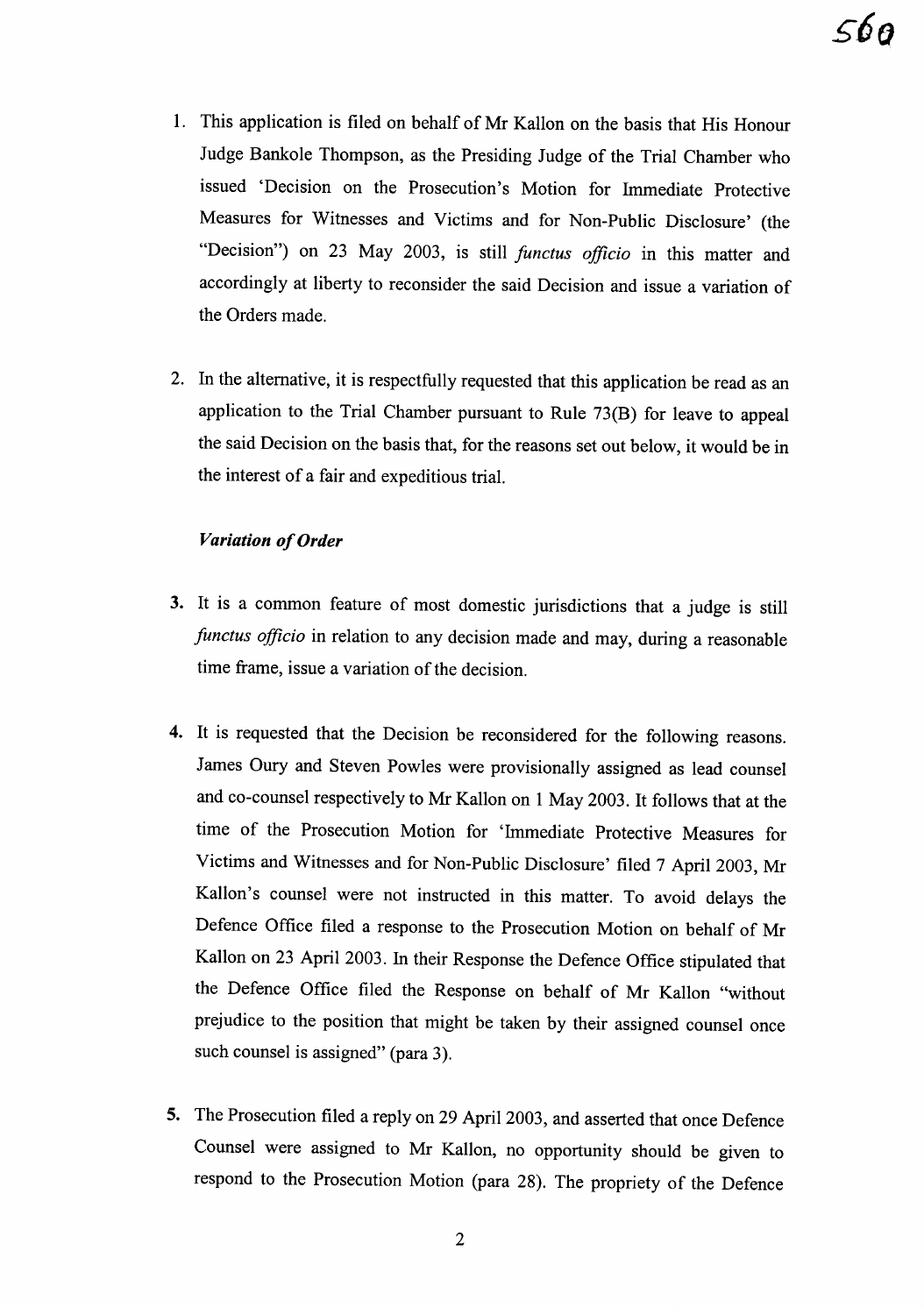Office's request that their Response be treated on a "without prejudice" basis was correctly not considered in the Decision as, at the time of Decision, no indication had been made on behalf of Mr Kallon that present counsel would seek to rely upon the Defence Office's request that their response be considered on a without prejudice basis and thereafter file an additional response.

- **6.** In short, Counsel now assigned on behalf of Mr Kallon do seek to address the learned judge in respect of the Prosecution's Motion. Counsel for Mr Kallon do not set out a lengthy response in this application. Instead, aware of the comprehensive Response made on behalf of Mr Gbao to the 'Prosecution's Motion for Immediate Protective Measures for Witnesses and Victims and for Non-Public Disclosure' (which was made in identical terms to the original request for Protective Measures in Mr Kallon's case), 'Response to Prosecution Motion for Immediate Protective Measures for Witnesses and Victims and for Non-Public Disclosure', filed 26 May 2003, counsel for Mr Kallon would simply seek to support and adopt the arguments made on behalf ofMr Gbao as their response to the Prosecution Motion in Mr Kallon's case.
- **7.** In the event that the learned judge is in agreement with the Prosecution's submission that newly assigned counsel for Mr Kallon should not be permitted to file their own response to the Prosecution Motion, a secondary and alternative submission is made. If, after having considered the response and submissions of Mr Gbao in *Prosecutor* v *Augustine Gbao,* the learned judge decides to order different Protective Measures to those ordered in the case of Mr Kallon, it is respectfully requested that the Orders made on 23 May 2003 in Mr Kallon's case be varied to the same as those to be ordered for Mr Gbao. This is on the basis that all defendant's should be treated equally and enjoy similar circumstances for the preparation of their respective defences. In short, given the general nature of the Prosecution's Motion, identical in relation to each accused currently indicted by the Special Court, it would be unfair for different protective measures and disclosure regimes to exist for each accused. If the Prosecution take a uniform approach to protective measures for each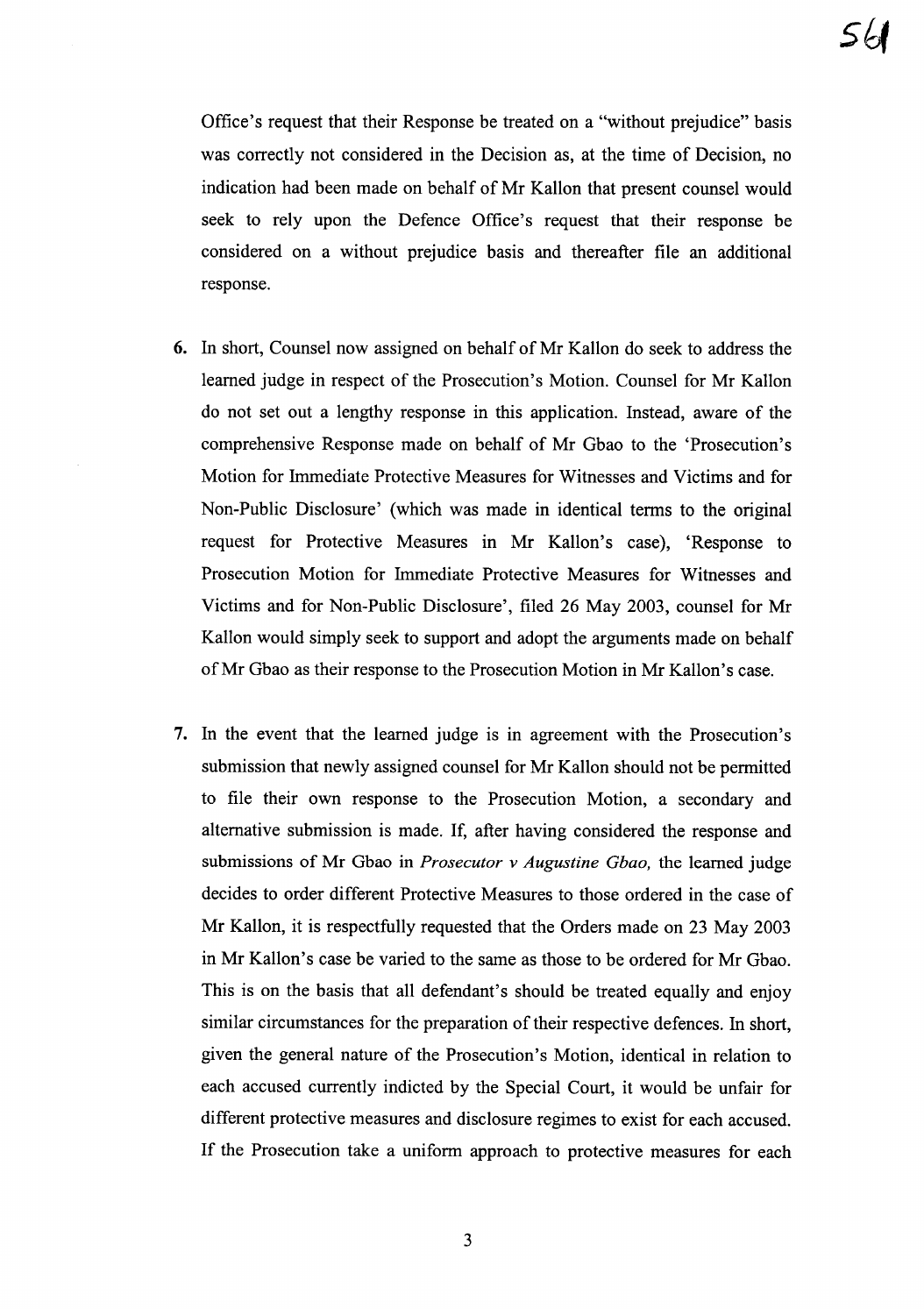accused, it is respectfully submitted that the Court should similarly adopt a uniform regime.

#### *Leave to Appeal*

- 8. In the event that the learned judge, His Honour Judge Bankole Thompson, is not minded to vary his Decision and/or Orders of 23 May 2003, it is respectfully requested that leave is granted pursuant to Rule 73(B) for leave to appeal on the grounds that a decision by the Appeals Chamber on this matter would be in the interest of a fair and expeditious trial.
- 9. The provision of protective measures and questions relating to the resulting disclosure by the Prosecution to the Defence are fundamental and form part of the 'paramount due process right of the Accused to a fair trial' (Decision para 10). Moreover, for the reasons set out below, resolution of these matters by the Appeals Chamber at this stage in the proceedings is central to ensuring both a fair and expeditious trial.
- 10. In its Reply to the Defence Response, filed 29 April 2003, the Prosecution sought to rely on the additional material of (i) Allan Quee, Director of Pride, (ii) Saleem Vahidy, Chief of Witness and Victims Unit for Special Court, (iii) President Kabbah's letter to the UN Security Council, (iv) Keith Biddle Inspector General of Police. This material had not been included as part of the Prosecution's initial Motion. It is respectfully submitted that the learned judge correctly took this new and additional material into consideration in reaching his Decision in this case. The provision of protective measures to witnesses by the Special Court is, as stated by the Prosecution in its Motion of 7 April 2003, critical to safeguarding the security and privacy of witnesses and victims and the integrity of the evidence and the proceedings (para 3). Thus the learned judge was right to admit and take into consideration all relevant evidence in the making of his decision.
- 11. It is, however, respectfully submitted, that given the importance of the fair resolution of questions pertaining to protective measures, the learned judge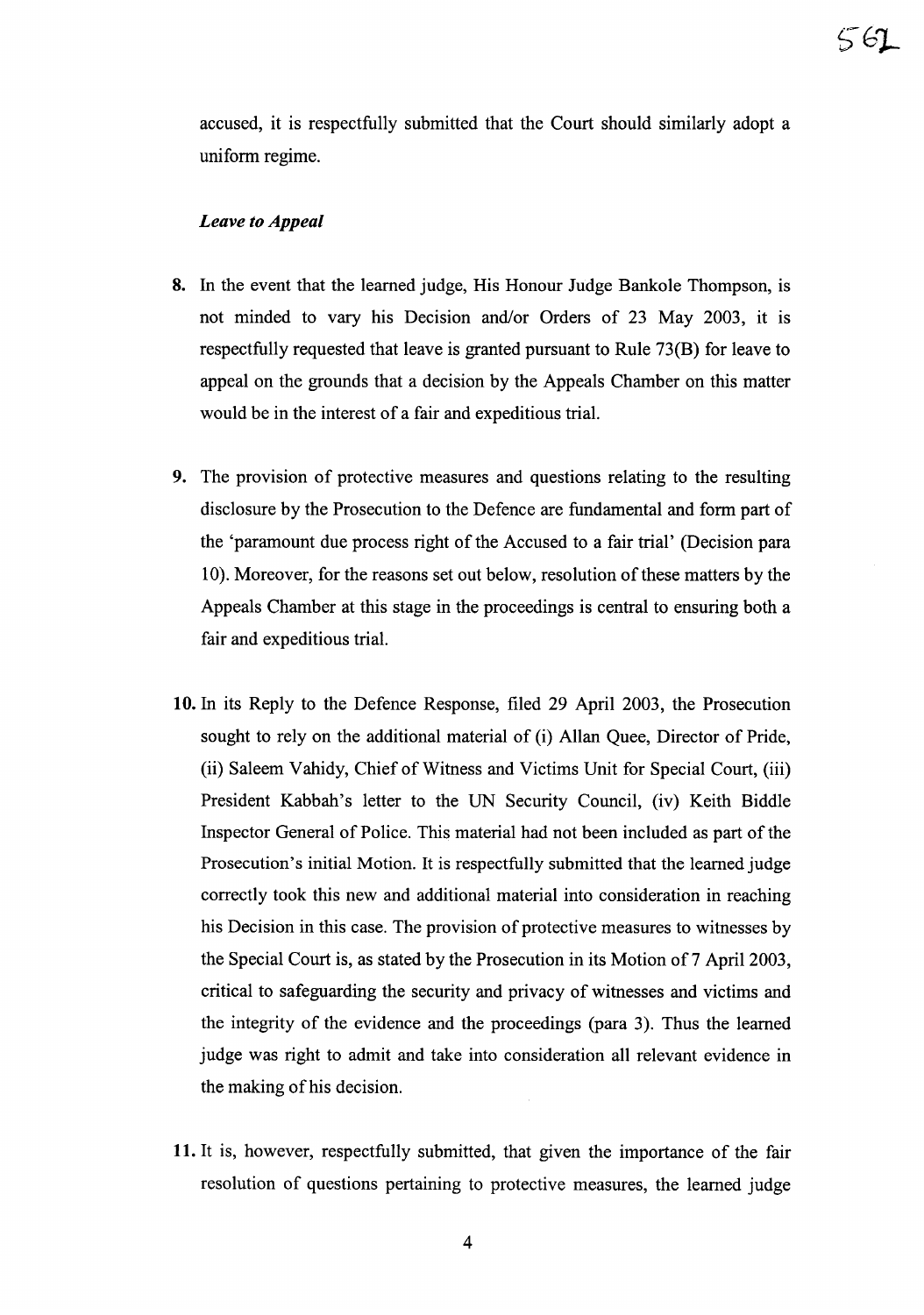erred in not allowing the Defence for Mr Kallon to address and comment upon the fresh material presented by the Prosecution in its Reply filed on 29 April 2003. Some of the assertions made by the Prosecution as to the security situation in Sierra Leone are incorrect. In the interests of justice the Defence should not have been denied the opportunity to address and confront the assertions made by the Prosecution and should have been given the opportunity to present contradictory evidence to the learned judge. In the absence of such submissions by the Defence, it is submitted that the learned judge did not have the benefit of having the complete facts upon which to base his Decision.

- 12. Furthermore, it is respectfully submitted that the learned judge erred in ordering that the Prosecution may withhold identifying data of the persons the Prosecution is seeking protection as set forth in paragraph 16 of the Motion and any other information which could lead to the identity of such a person to the Defence, until forty-two days before the witness is to testify at trial.
- 13. In *Brdjanin and Talic* 'Decision on Motion by Prosecution for Protective Measures', 3 July 2000, the Trial Chamber, Judge Hunt (Presiding), now a senior judge on the Appeals Chamber for both the ICTY and ICTR, held that the Prosecution should not be permitted to seek a blanket protective measures regime and redact identifying material from every statement. The Trial Chamber held that the general security situation in the former Yugoslavia could not of itself amount to "exceptional circumstances" for the purpose of seeking protective measures. It was held that the Prosecution decision to redact the name and identifying features in *every* statement, "although no doubt administratively convenient, was both unauthorised and unjustified ...." (para 13).
- 14. Thus, the Prosecution should be required to justify the protective measures sought for each individual witness. It is not enough for the Prosecution to make blanket assertions and for blanket protective measures to be made for all witnesses solely on the basis of the prevailing security situation in Sierra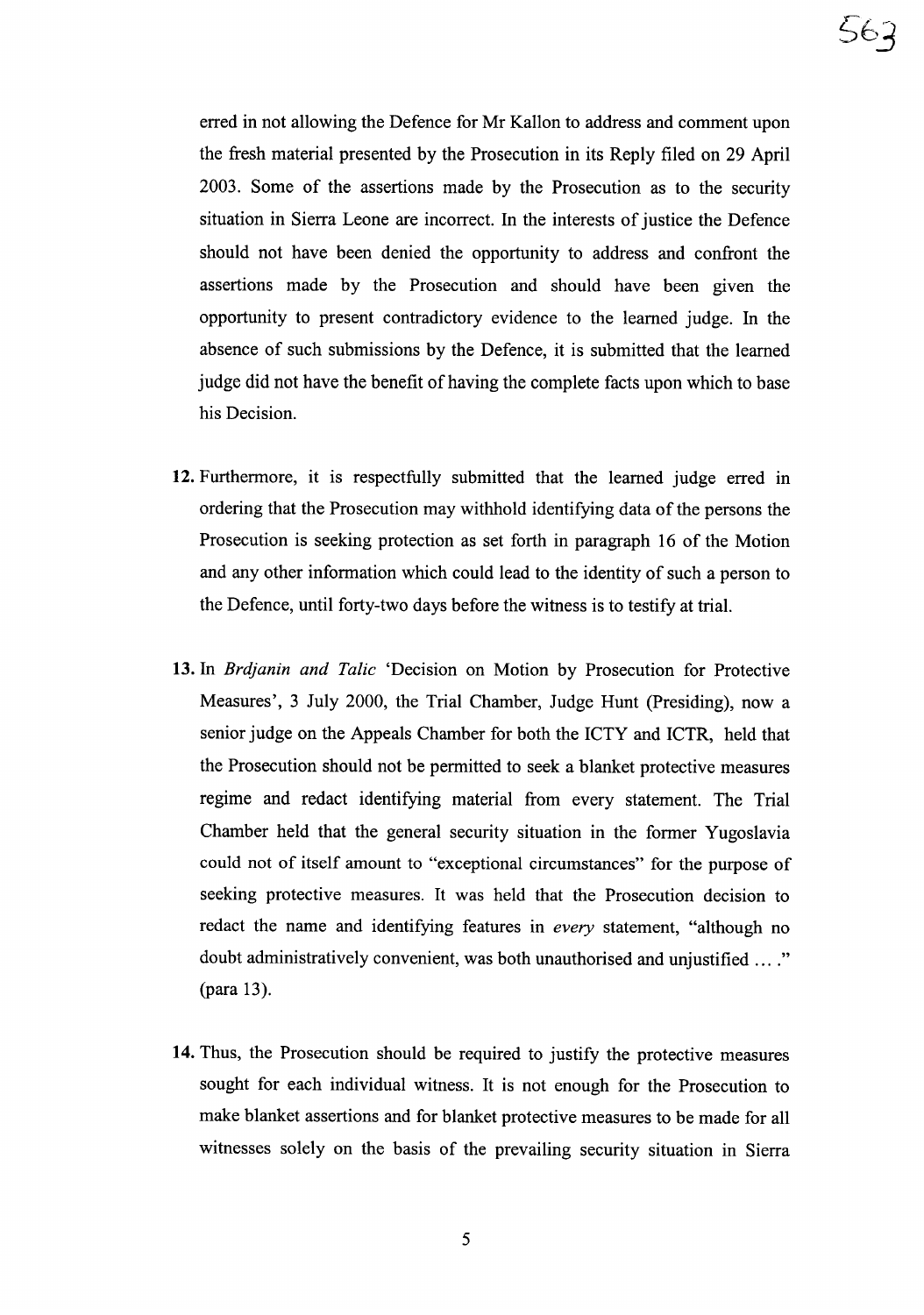Leone itself. The situation of each witness must be considered in isolation and then appropriate protective measures, if any, ordered for that witness.

**15.** In *Hadzihasanovic et at* 'Decision Granting Provisional Release to Mehmed Alagic' <sup>19</sup> December 2001, the Trial Chamber held that:

"A measure in public international law is proportional only when (1) suitable, (2) necessary and when (3) its degree and scope remain in <sup>a</sup> reasonable relationship to the envisaged target. Procedural measures should never be capricious or excessive. If it is sufficient to use <sup>a</sup> more lenient measure, it must be applied." (para 8)

Although <sup>a</sup> decision on provisional release, it is submitted that the principle set out by the Trial Chamber is applicable to all facets of international criminal proceedings. In relation to protective measures it is submitted that where <sup>a</sup> less restrictive regime is possible with the effect of achieving the same result, it must be adopted. Not all witnesses will require protective measures. Although it may be administratively easier for the Prosecution to simply delay disclosure of witnesses' identity <sup>42</sup> days before testimony, it is submitted that this is clearly not necessary for each and every witness. In order to be <sup>a</sup> proportionate measure under international law the Prosecution must be required to identify which witnesses truly require a delay in disclosure of their identity so as to ensure their safety. The Trial Chamber must then determine the appropriateness of withholding the identity for that individual witness. <sup>A</sup> blanket delay in disclosure of witnesses' identity until <sup>42</sup> days before testimony is simply disproportionate and unlawful under international law.

**16.** Moreover, the effect of withholding the identity of witnesses until <sup>42</sup> days before testimony will be that at the commencement of the trial the Defence will not know the identities of many, if not the majority of witnesses that the Prosecution intends to call at trial. <sup>A</sup> consequence of this will be that the Defence will be cross-examining witnesses in the early stages of the trial, without full knowledge of the Prosecution case. <sup>A</sup> very real consequence of this may be that Prosecution witnesses will have to be recalled for further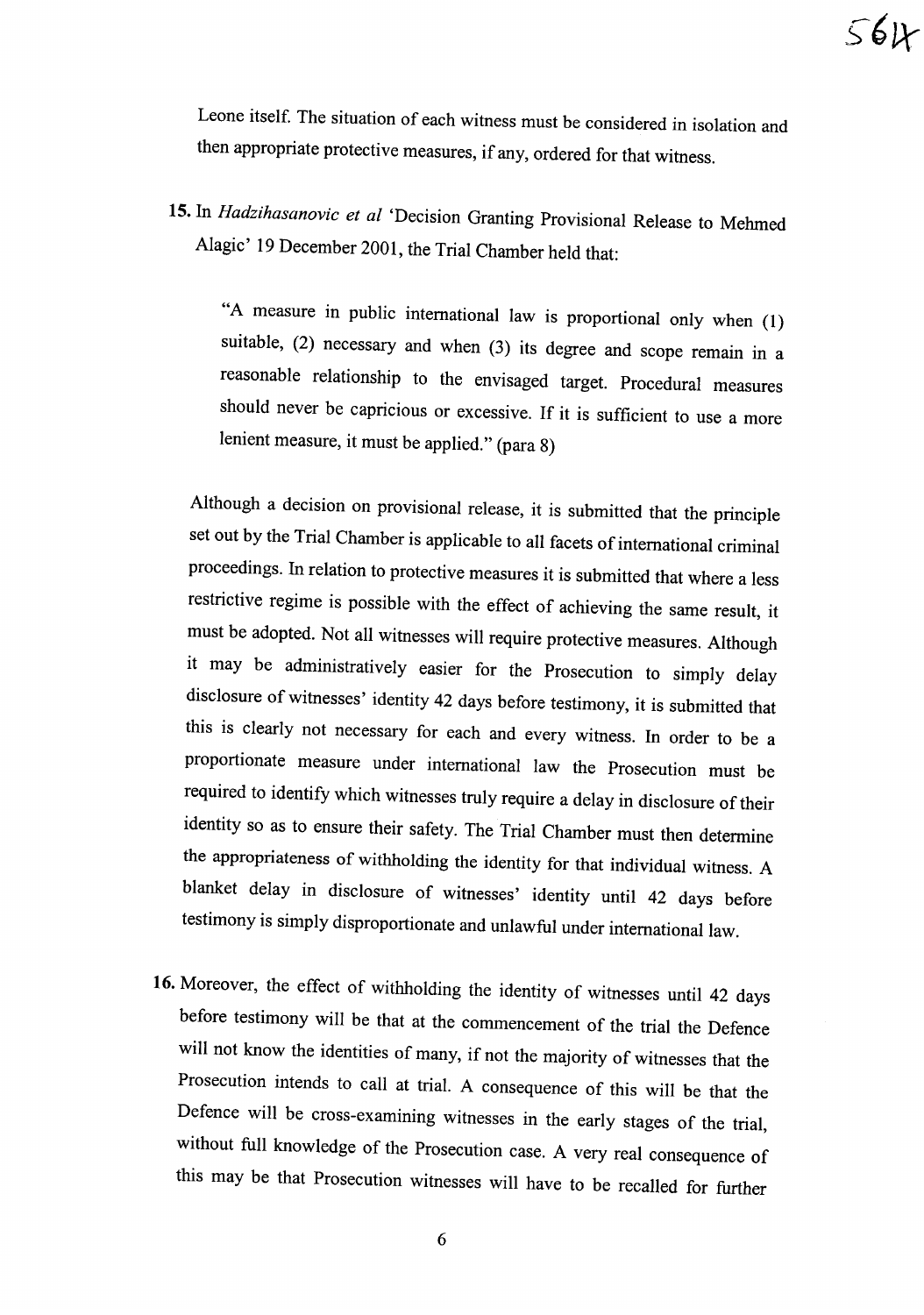cross-examination after the completion of the Prosecution case, with the effect of seriously delaying trial proceedings.

- **17.** Finally, it is submitted that the learned judge erred in ordering that (g) the Defence maintain <sup>a</sup> log indicating the name, address and position of each person or entity which receives <sup>a</sup> copy of or information from <sup>a</sup> witness statement and (h) that the Defence provide to the Chamber and the Prosecution <sup>a</sup> designation of all persons working for the Defence team who, pursuant to (f) have access to information referred to in the order.
- **18.** In *Brdjanin and Talic* 'Decision on Motion by Prosecution for Protective Measures', <sup>3</sup> July 2003, the Trial Chamber rejected the Prosecution request for the maintenance of <sup>a</sup> log by the defence team. This was held to be oppressive and, if details provided in the log were eventually to be used in contempt proceedings against members of the defence team pursuant to Rule 77, the disclosure of such <sup>a</sup> log could potentially amount to <sup>a</sup> violation of the rule against self-incrimination, something impermissible under the Statute of the Special Court. (see Decision para 49)
- **19.** Accordingly, it is submitted that the Defence should not be required to maintain any such log and most definitely should not be required to disclose the details of persons working with the Defence to either the Chamber and most certainly not the Prosecution.

#### **Orders sought:**

(i) Variation of the 'Orders for Immediate Protective Measures for Witness and Victims and for Non-Public Disclosure' after consideration of the submissions made on behalf of Augustine Gbao in 'Response to Prosecution Motion for Immediate Protective Measures for Witnesses and Victims and for Non-Public Disclosure', filed <sup>26</sup> May 2003.

In the alternative: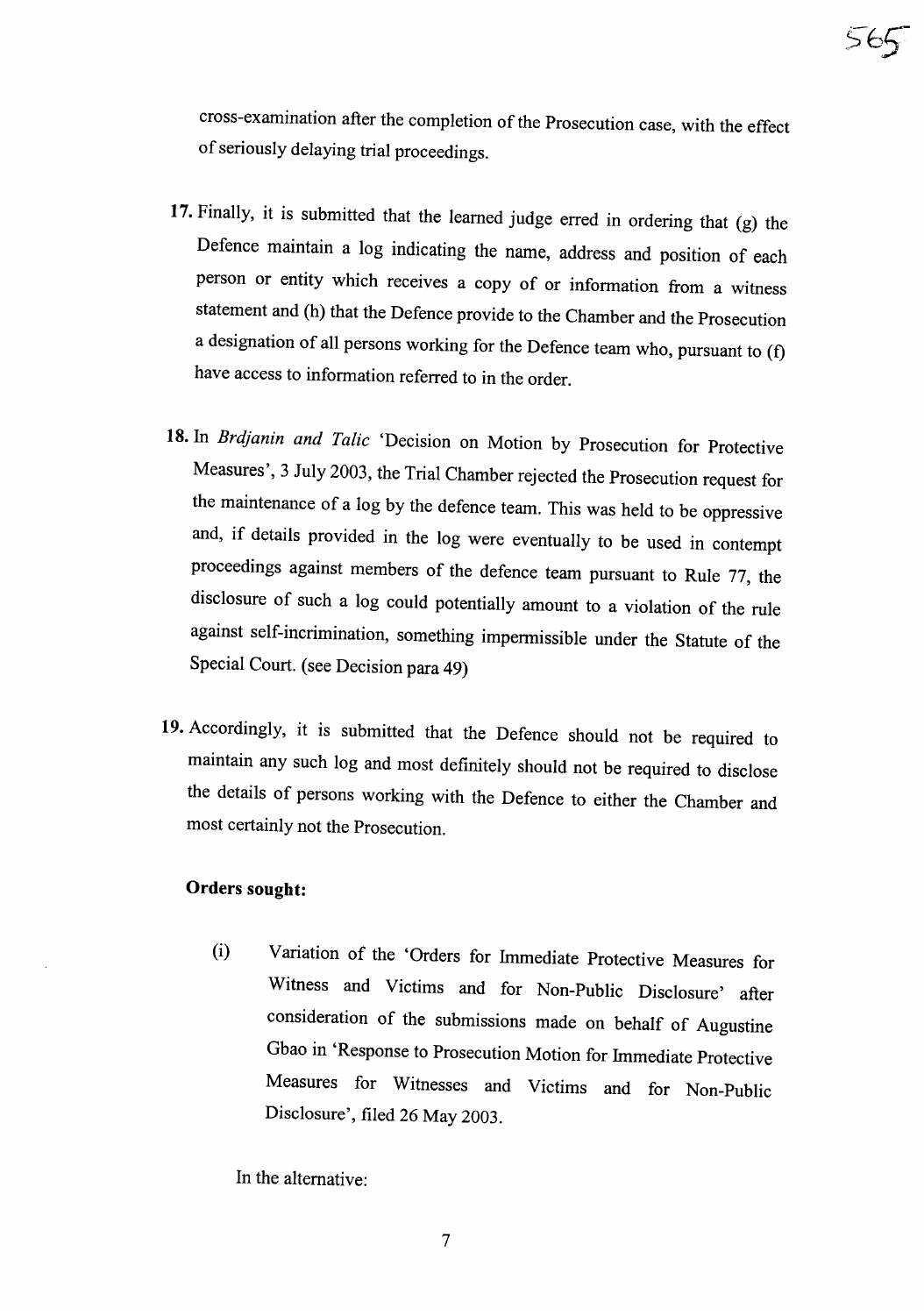(ii) Leave to appeal 'Decision on the Prosecutor's Motion for Immediate Protective Measures for Witnesses and Victims and for Non-Public Disclosure', 23 May 2003.

James Oury

Steven Powles

London, 29 May 2003

staned by the Defence office on  $|S$  *Debal(of Steven Powles* the reasons set at in the attached  $e$ -mail.

Blumpres<br>San Junes 29/5/2003<br>Acting chief<br>Defence office